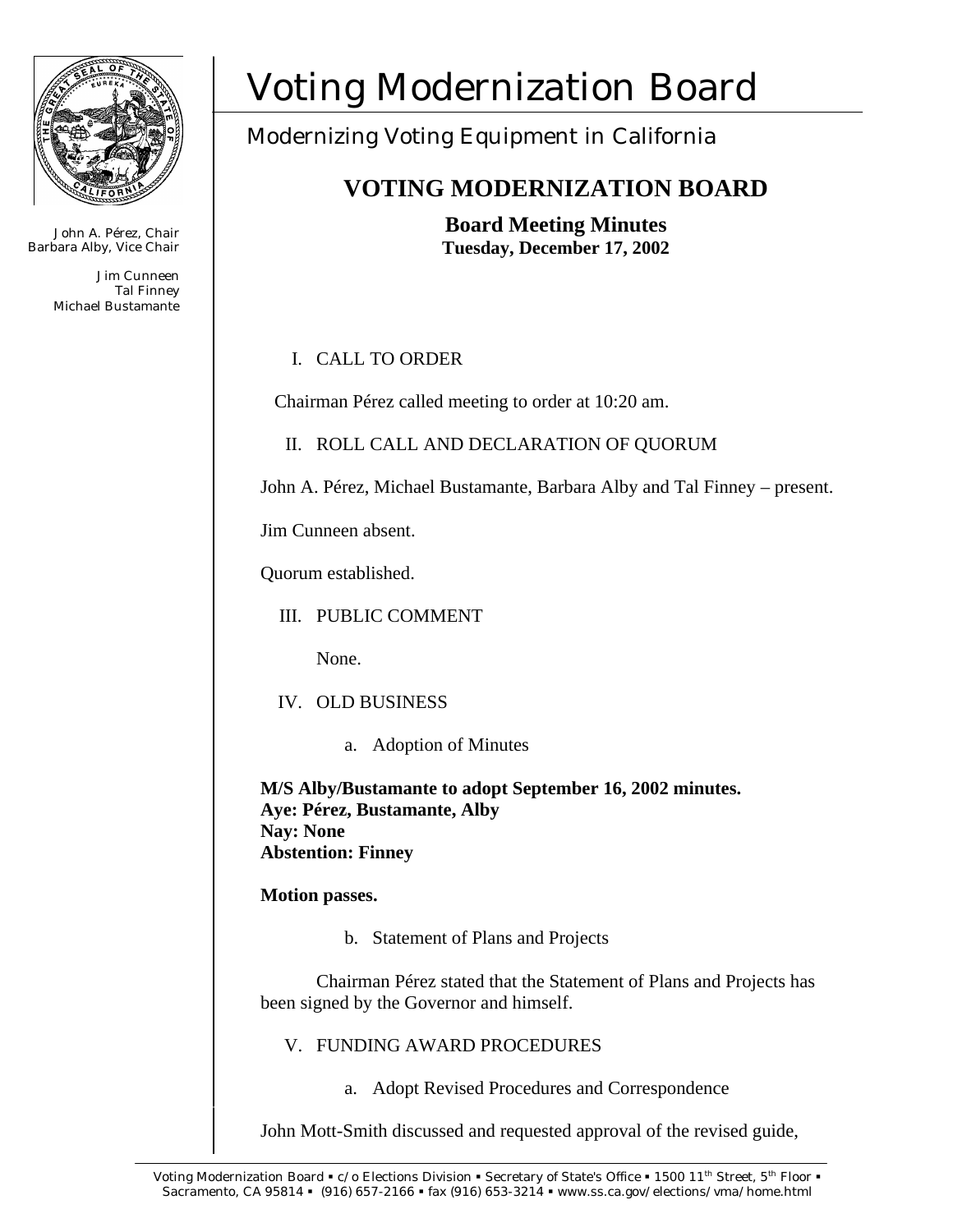application procedures, and the funding process recommended by bond counsel. He also requested approval of correspondence previously submitted to the counties that evidenced prior VMB decisions. He stated that staff was also in the process of preparing the necessary loan and bond documentation to submit to the Pooled Money Investment Board and the Voting Modernization Finance Committee in order to obtain the necessary authorizations for the sale of bonds and required loans consistent with Proposition 41. He requested approval to move forward with these documents.

**M/S Bustamante/Finney to adopt the revised guide, procedures and VMB correspondence, to establish internal administrative procedures for payments of funds, and for John Mott-Smith as Executive Officer to execute any and all documentation on behalf of the VMB necessary to accomplish the loan application process, bond programs, and the processing of payment requests from the counties.** 

**All in favor.**

**Motion passes.**

# VI. REVISION OF ALLOCATION

Jana Lean presented staff's recommendation of adopting a deadline of January 1, 2005 for counties to receive approval from the VMB of Project Documentation Packages. Counties that do not receive this approval by this date forfeit their Approved Allocation for this first round of awards.

**M/S Finney/Alby to adopt a January 1, 2005 deadline for counties to receive approval from the VMB of Project Documentation Packages. Counties that do not receive this approval by this date forfeit their Approved Allocation.**

# **All in favor.**

# **Motion passes.**

- VII. PROJECT DOCUMENTATION PACKAGE REVIEW AND FUNDING AWARD APPROVAL: Receive Staff Report for Approval of Funding Awards
	- A. Alameda County

Jana Lean presented staff report; Alameda County has met all requirements of Proposition 41 for funding.

**M/S Bustamante/Finney to approve Alameda County's Project Documentation Package and award the county \$8,779,360.86.**

# **All in favor.**

# **Motion passes.**

B. Kern County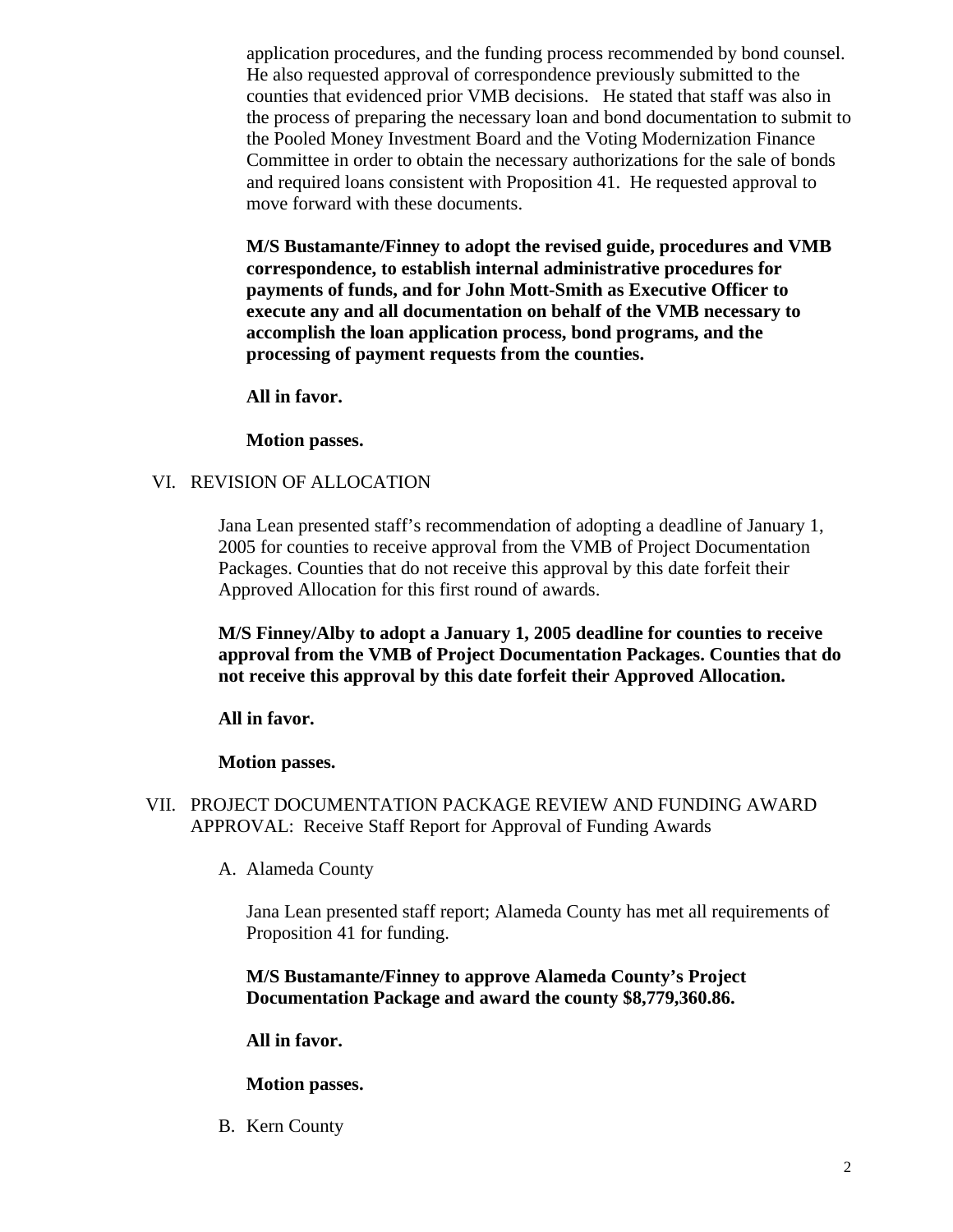Jana Lean presented staff report; Kern County has met all requirements of Proposition 41 for funding.

# **M/S Bustamante/Finney to approve Kern County's Project Documentation Package and awards the county \$3,401,866.46**

**All in favor.** 

**Motion passes.** 

C. Mariposa County

Jana Lean presented staff report; Mariposa County has met all requirements of Proposition 41 for funding.

Chairman Pérez indicated in order for Mariposa County to meet new requirements under federal and state laws, they would have to acquire additional voting equipment, and have requested to change their application for funding to the full amount of the July 2002 formula allocation.

Five counties (Calaveras, Mariposa, San Luis Obispo, Santa Barbara and Tulare) have applied for less money than the July 2002 formula allocation. The Board agreed to review each of those five counties on a case-by-case basis.

**M/S Alby/Finney to increase the Approved Allocation Amount for Mariposa County approved at the September, 2002 meeting from \$98,644.12 to their initial Formula Allocation of \$145,591.18 that was adopted at the July, 2002 meeting and allow Mariposa to withdraw their application to amend it and bring it forward at a subsequent meeting.**

# **All in favor.**

# **Motion passes.**

D. Plumas County

Jana Lean presented staff report; Plumas County has met all requirements of Proposition 41 for funding.

**M/S Alby/Finney to approve Plumas County's Project Documentation Package and awards the county \$176,139.87.**

**All in favor.** 

**Motion passes.** 

E. Riverside County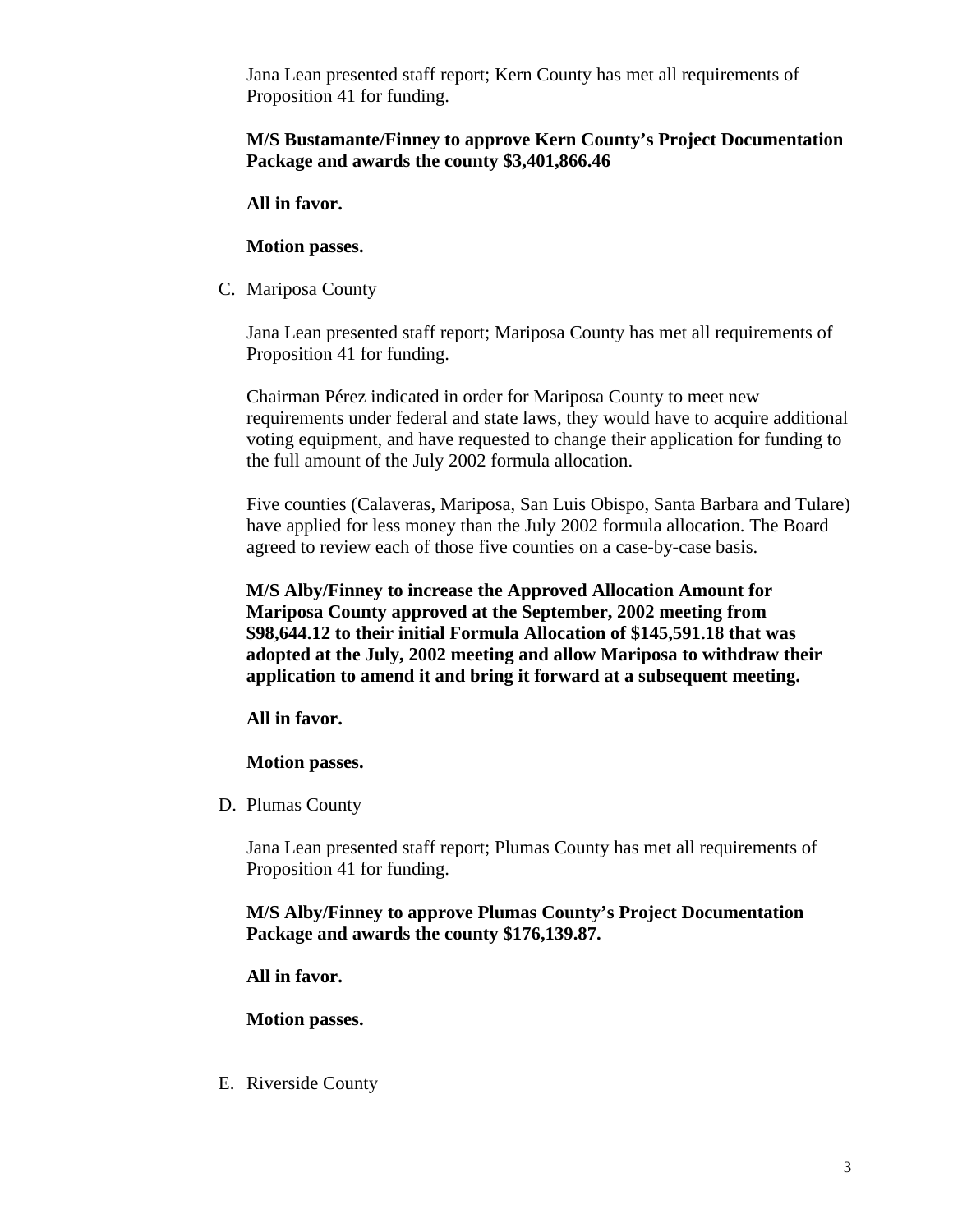Jana Lean presented staff report; Riverside County has met all requirements of Proposition 41 for funding.

# **M/S Alby/Finney to approve Riverside County's Project Documentation Package and awards the county \$7,509,478.39.**

# **All in favor.**

#### **Motion passes.**

F. San Joaquin County

Jana Lean presented staff report; San Joaquin County has met all requirements of Proposition 41 for funding.

# **M/S Finney/Alby to approve San Joaquin County's Project Documentation Package and awards the county \$3,279,406.93.**

**All in favor.** 

#### **Motion passes.**

G. Santa Barbara County

Chairman Pérez indicated in order for Santa Barbara County to meet new requirements under federal and state laws, they would have to acquire additional voting equipment, and have requested to change their application for funding to the full amount of the July 2002 formula allocation.

**M/S Bustamante/Finney to increase the Approved Allocation Amount for Santa Barbara County approved at the September, 2002 meeting from \$1,080,148.00 to their initial Formula Allocation of \$2,749,794.06 that was adopted at the July, 2002 meeting and allow Santa Barbara to withdraw their application to amend it and bring it forward at a subsequent meeting.**

**Perez, Bustamante, Finney – aye Alby – abstain Cunneen - absent**

**Motion passes.**

# VIII. SCHEDULE VMB MEETING DATES

Jana Lean presented report on the Anticipated County Acquisition Schedule for Voting Equipment. Twenty counties plan to implement in 2003, and 17 are unknown.

**M/S Alby/Finney to adopt schedule for monthly meeting dates in 2003 as proposed by the staff.** 

**All in favor.**